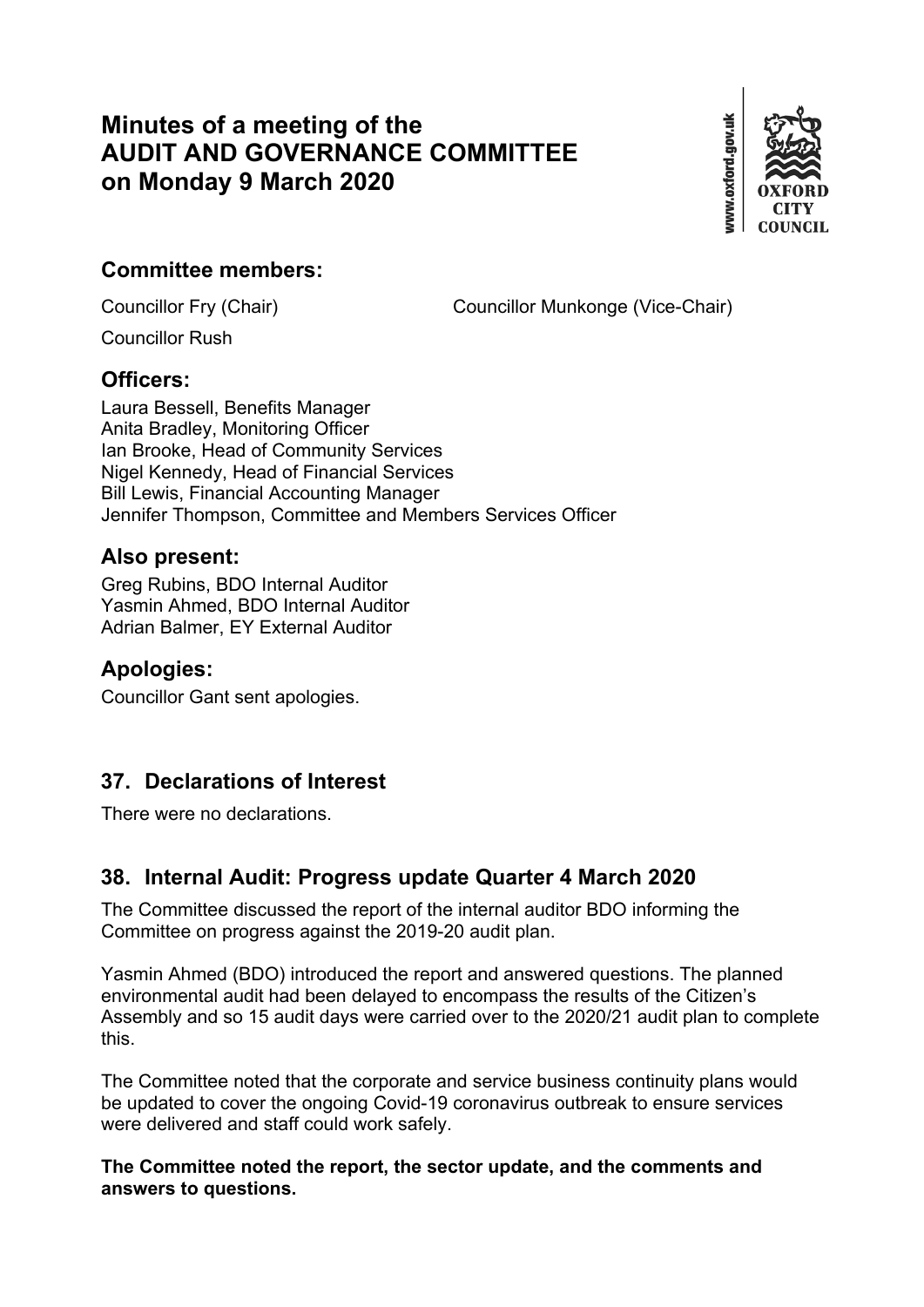## **39. Internal Audit: Recommendation follow up Quarter 4 March 2020**

The Committee discussed the report of the internal auditor BDO setting out progress on those recommendations raised by Internal Audit which are due for implementation.

Yasmin Ahmed (BDO) introduced the report and answered questions.

Ian Brooke (Head of Community Services) gave an update on progress on the 6 incomplete actions for events management. The small team (2 staff) directly managed 4 events each year and facilitated or advised on many others. These varied in complexity and scale, included new events such as the OVO Energy Women's Cycle Tour of Oxfordshire. Since the audit, the aims for the service had altered. Once the review of directly managed events was completed, staffing would be reviewed, and the events strategy embedded within other strategies and services as an enabling (rather than stand-alone) function.

The Committee agreed that Head of Community Services and the internal audit team should rework the recommendations and actions to reflect the changes to the team's functions and these, plus realistic completion dates and the risk mitigation plan, should be presented for approval.

Ian Brooke (Head of Community Services) gave an update on the one incomplete action for Fusion due to be completed this quarter and explained that maximising the efficient and effective use of existing social media was now included in the annual service plan objectives and actions for this year.

#### **The Committee:**

- **noted the report and answers to questions;**
- **for the events management audit, agreed that recast recommendations and actions be brought for approval.**

## **40. Internal Audit: Audit Plan for 2020-21 and internal audit charter**

The Committee discussed the report of the internal auditor BDO setting out the indicative Internal Audit programme for 2020 - 21 and the indicative strategic plan for 2020-23.

Greg Rubins (BDO) introduced the report.

The Committee agreed the following changes to the plan for 2020-23:

| <b>Ref</b> | 2020/21 | 2021/22                                     | 2022/23                   |
|------------|---------|---------------------------------------------|---------------------------|
| 2          |         | Major Works - Grenfell Report               | <b>Housing Investment</b> |
|            |         |                                             | and outsourcing           |
|            |         | Housing Investment and outsourcing<br>model | model                     |
|            |         |                                             | Major Works -             |
|            |         | (moved from 2022/23 to take account         | <b>Grenfell Report</b>    |
|            |         | of major impact of delivering against       |                           |
|            |         | Growth Deal housing targets)                | (moved from 2021/22)      |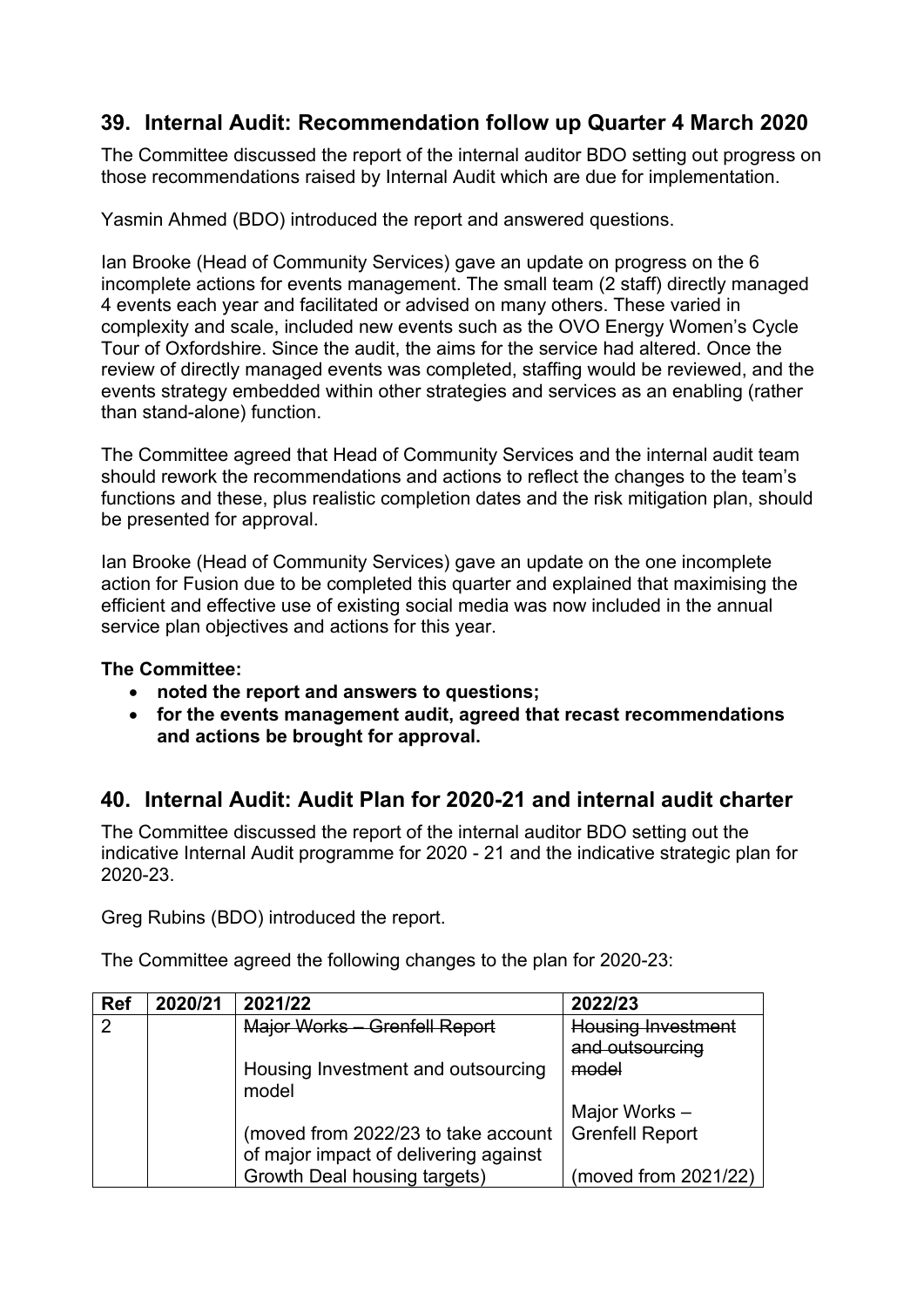|  | <b>Project Management</b>                                                                                   | <b>Project Management</b> |
|--|-------------------------------------------------------------------------------------------------------------|---------------------------|
|  | (moved to 2021/22 or if possible<br>2020/21 to take account of the impact<br>on delivery of major projects) |                           |

And the following changes to the plan for 2020-21:

| <b>Area</b>                | <b>Days</b>                                                                                                      | <b>Timing</b>  |
|----------------------------|------------------------------------------------------------------------------------------------------------------|----------------|
| <b>Accounts Receivable</b> | Increase number of<br>days to more than 15<br>to take account of<br>complexity of this<br>area                   | Q <sub>3</sub> |
| <b>Planning Services</b>   | Increase number of<br>days to more than 15<br>to take account of<br>size, complexity, and<br>impact of this area | Q <sub>3</sub> |
| Other planned reviews      | adjust allocated days<br>to reflect changes<br>above                                                             | Q <sub>3</sub> |

**The Committee approved the Internal Audit programme for 2020-21 and the indicative plan for 2020-23 with the changes above, and delegated to the Head of Financial Services the final allocation of days and timing for each audit and the finalising of the audit plan.**

### **41. External audit: EY Audit planning report for the audit of year ending 31 March 2020**

The Committee considered the report of the external auditor (EY) setting out the draft audit plan, including approach and scope, for the 2019/20 audit of the Council's accounts.

Adrian Balmer (EY) introduced and explained the audit plan.

He also confirmed that the audit, testing and certification for the 2018/19 Housing Benefits subsidy claim had been completed and submitted to the Department for Works and Pensions.

Laura Bessell (Benefits Manager) attended and explained the work carried out to manage the overpayments and local authority 'errors' for the 2019/20 claim year; keeping these below the lower threshold; and maximising the subsidy claim. The audit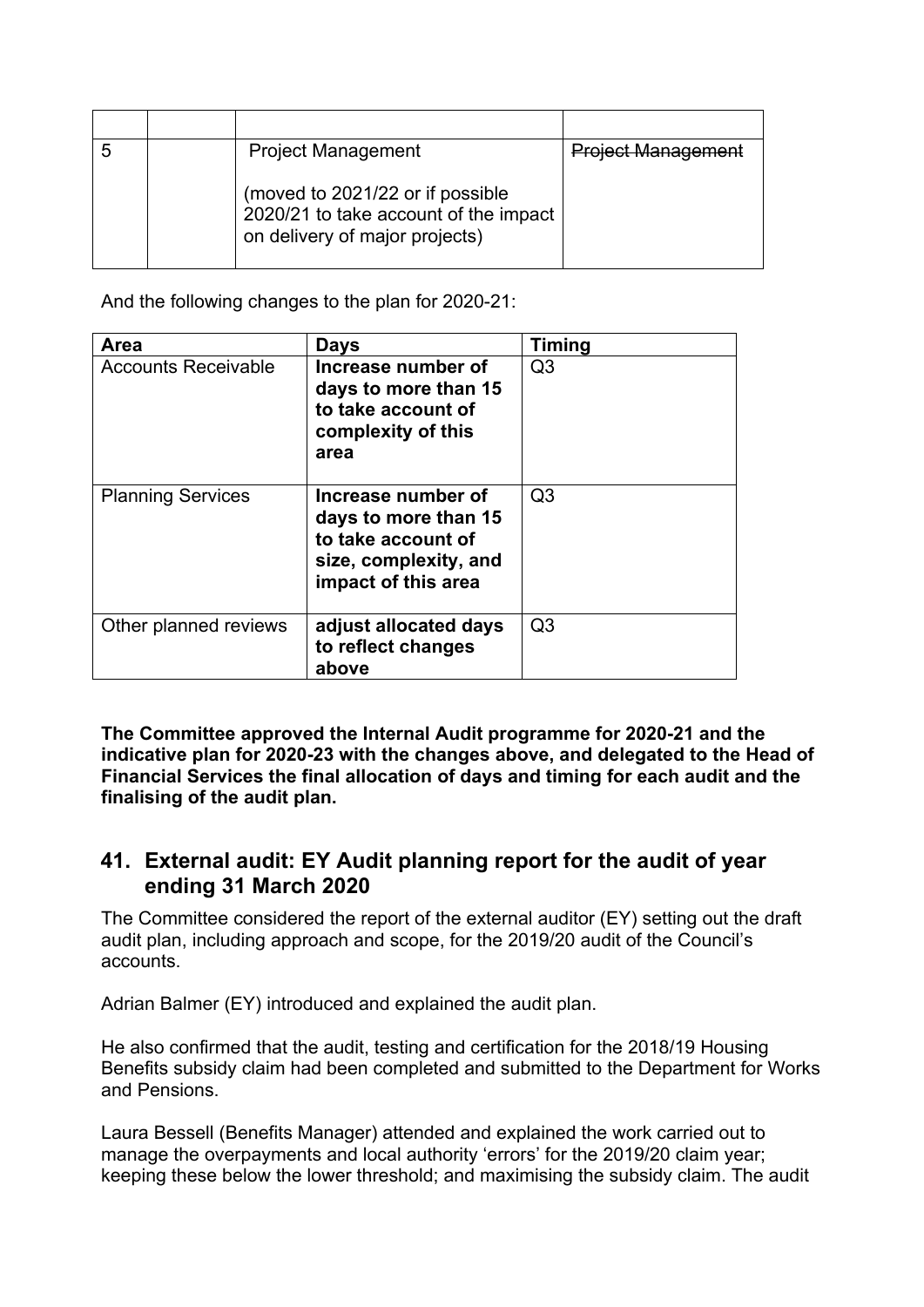would be completed in October 2020. She also outlined changes intended to streamline and automate some of the workload generated by the Department for Works and Pensions' processes.

#### **The Committee resolved to:**

- **1. note the update on the Housing Benefit subsidy claim; and**
- **2. agree the External Audit plan for the 2019/20 audit.**

### **42. External Audit: EY letter to PSAA bodies**

The Committee considered a letter from the external auditor EY dated 10 February 2020 setting out their position on their audit service under the Public Sector Audit Appointments (PSAA) and the sustainability of UK local public audit.

Adrian Balmer (EY) set out the main points in the letter:

- The audit fees as set by PSAA contract were for a set fee plus billing for specific additional work: where more work was required this had to be agreed between EY and the council or if challenged arbitrated by the PSAA. The additional bill for the 2018/19 audit work was currently with PSAA to arbitrate. In general EY was finding that the fees set in 2016 under the PSAA contract were now not sufficient to cover the increased complexity of the audit work.
- EY was planning on resourcing the 2019/20 audit to ensure it would be completed by 31 July but this was dependent on a number of factors including staff availability and specialist expertise. There would be no compromise on the quality of the audit.
- The Accounts and Audit Regulations 2015 did not specify that an audit needed to be completed by the publication deadline on 31 July each year (but that by that time the S151 officer must re-confirm that the statement of accounts presents a true and fair view of the authority's finances before the committee approves this on behalf of the authority.) The audit could be completed at any point.

The Committee noted concerns:

- The S151 officer had not seen the detailed contract between PSAA and EY that underpinned the audit function;
- The process for billing for additional work and the basis for increasing the agreed fee through the contract period was unclear;
- The process and terms for the contract renewal in 2 years was uncertain.
- The PSAA was consulting with S151 officers about how to proceed.

#### **The Committee noted the contents of the letter.**

## **43. External Audit: EY sector briefing Quarter 4 December 2019**

The Committee considered and noted the briefing from the external auditor EY - Local Government Audit Committee briefing Quarter 4, December 2019.